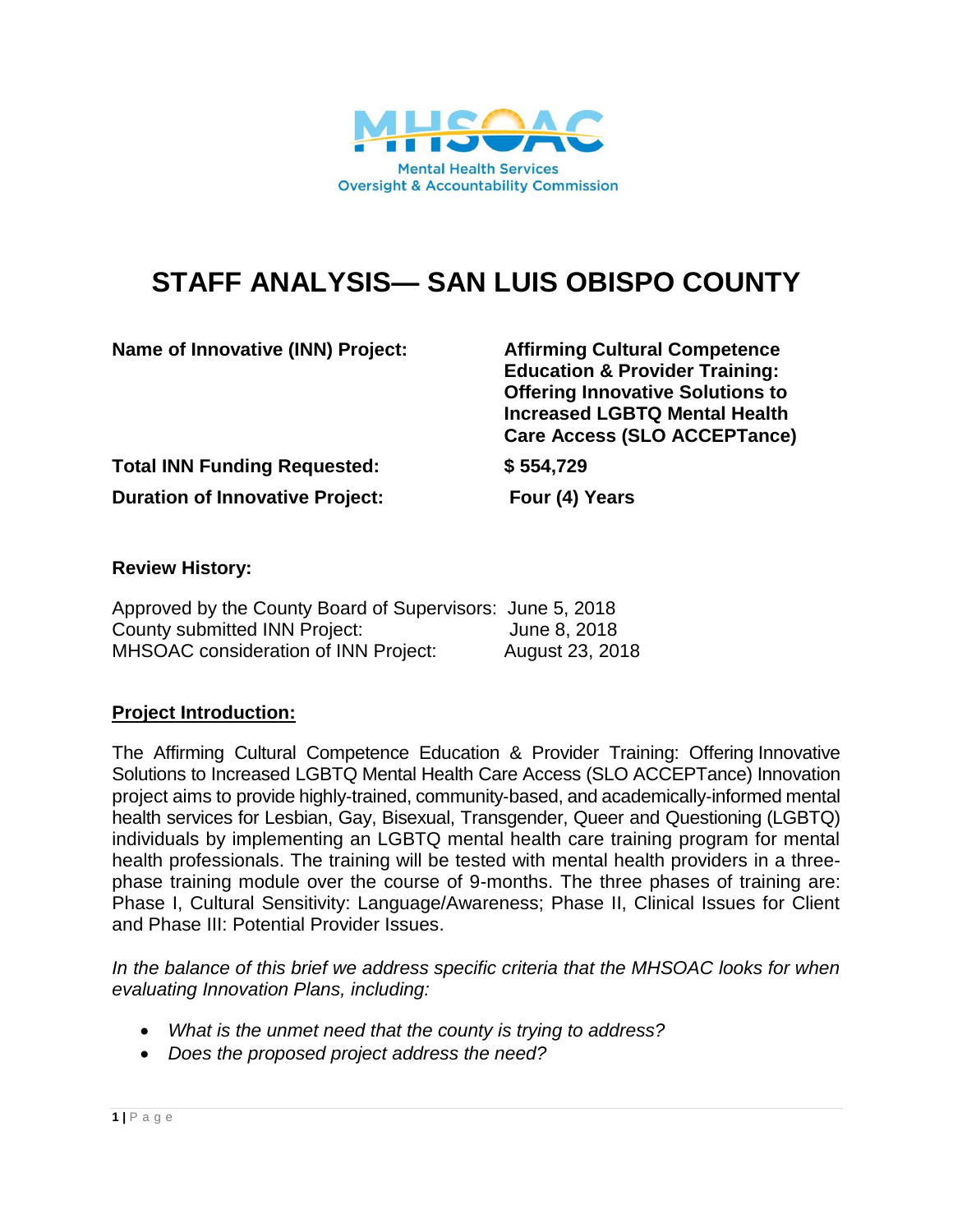- *Are there clear learning objectives that link to the need?*
- *Will the proposed evaluation allow the county to make any conclusions regarding their learning objectives?*

*In addition, the MHSOAC checks to see that the Innovation meets regulatory requirements, that the proposed project aligns with the core MHSA principles, promotes learning, funds exploration of a new and/or locally adapted mental health approach/practice, and targets one of the four (4) allowable primary purposes: increases access to mental health services to underserved groups; increases the quality of mental health services, including better outcomes; promotes interagency collaboration; and increases access to services, including, but not limited to, services provided through permanent supportive housing.*

## **The Need**

San Luis Obispo County states that the local community lacks a number of culturally competent and LGBTQ-affirming providers needed to work with the underserved LGBTQ community. The County further explains that the local Marriage and Family Therapist (MFT) training program, does not offer specific courses about working with LGBTQ individuals, couples, or families and that many LGBTQ community members travel outside of the county to find support.

A 2014 Community Survey Report shows that LGBTQ community members identified supportive mental health services and youth services as two of the most important service needs in SLO County (Kenyon, Elfarissi, Wolf, Axelroth, 2015).

The County states that they are in desperate need of proper training to build an infrastructure of well-trained professionals that can meet the mental health and wellness needs of the LGBTQ community in San Luis Obispo.

#### **The Response**

In order to address the lack of culturally competent and LGBTQ-affirming providers, the SLO ACCEPTance project will test a possible solution through community-based trainings to help develop an infrastructure of well-trained and affirming mental health professionals (MHP).

The County states that the project builds on existing training approaches to provide an innovative model for 50 mental health professionals and peers through a 9-month intensive training program. This program will help to provide empirical evidence for an innovative training program by combining current empirically-based multicultural training models and community-based practices into an intensive LGBTQ-affirming mental health training program for professionals.

Key components of the training program:

 Comprehensive and empirically-based (but not yet tested) training program delivered across three intensive 2-3 day trainings for MHP and peers with lived experience.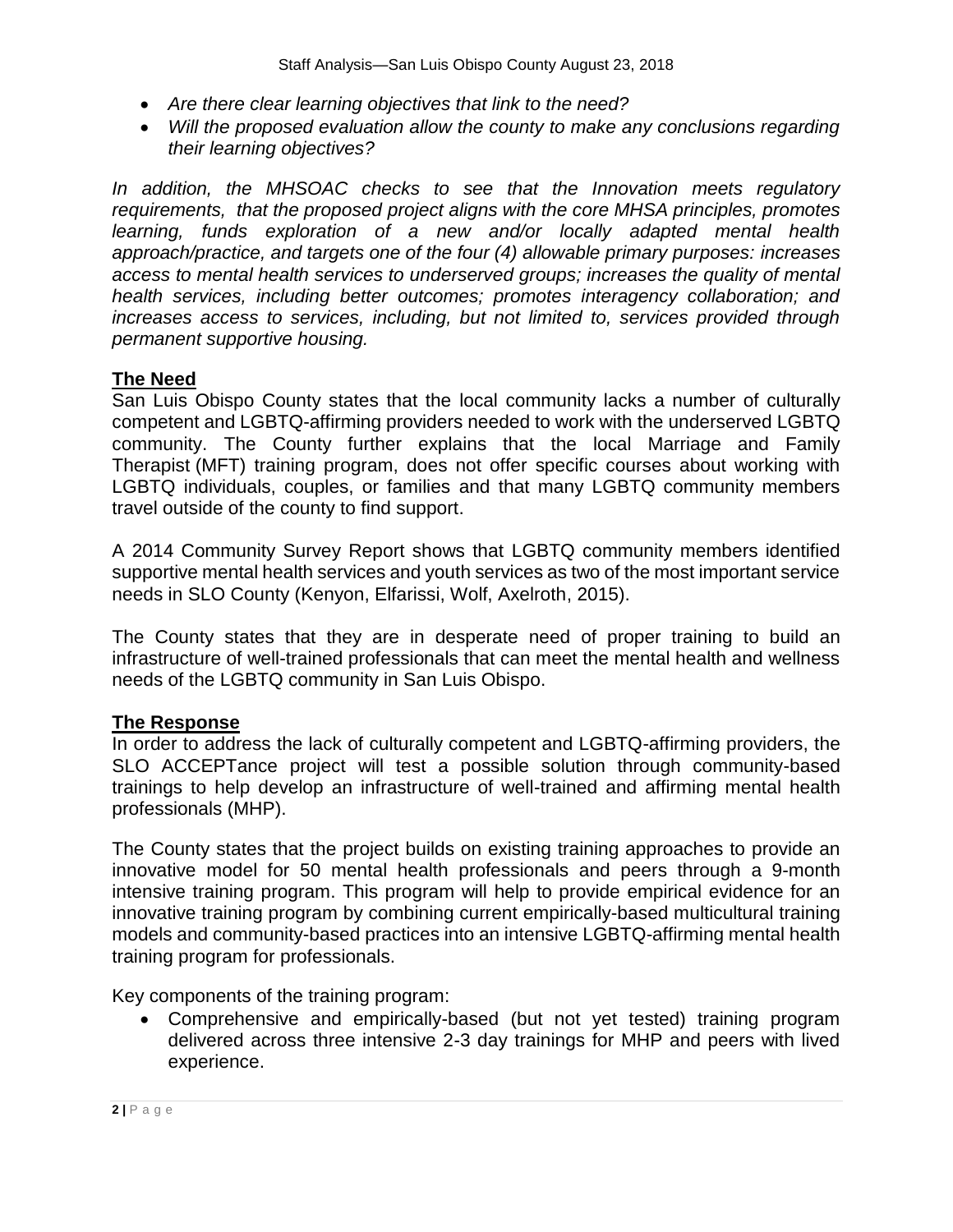- Professional case consultation meetings with trainers provided between each of the three trainings.
- Three phases of training: Phase I, Cultural Sensitivity: Language/Awareness; Phase II, Clinical Issues for Client and Phase III: Potential Provider Issues (**See pages 29-30 of County Plan for more detail**).
- Development of a network of providers who can consult with each other and others in the community after the training program ends.

The County states that they were unable to identify any similar training programs that provide an intensive LGBTQ training for mental health professionals. The County acknowledges that some training modules do exist that provide a day or weekend-long training about transgender issues but that none of those provide a comprehensive 9-12 month training program with the depth offered by this proposal.

## **The Community Planning Process**

The County states that this project design comes from collaborative work between Community Counseling Center (CCC), Queer Gay and Lesbian Alliance (GALA); Tranz Central Coast (TCC); Queer Community Action, Research, Education, and Support (QCARES); Access Support Network (ASN); Cal Poly Pride Center; on-campus middle and high school Gay Straight Alliance clubs (GSA), the Central Coast Coalition for Inclusive Schools (CCC4IS), and mental health affinity agencies, including Transitions Mental Health Association (TMHA), RISE, Stand Strong/Women's Shelter Program, Community Action Partnership of San Luis Obispo County (CAPSLO), and the County of San Luis Obispo Behavioral Health Agency.

Over a 6-month period, the San Luis Obispo Behavioral Health Department worked collaboratively with local stakeholders, including consumers and family members, to develop this innovation proposal.

The County's Innovation Planning Team is a stakeholder group consisting of between 10-20 representatives of different community groups including consumers, family members and underserved communities. The Innovation Planning Team met two times between September 2017 and March 2018 and will oversee the launch and participate in the evaluation of the innovation project, if approved. A comprehensive list of the diverse stakeholders that participated in the innovation planning process can be found on pages 7-8.

Stakeholders and the Innovation Planning Team were provided with an online project development toolkit consisting of innovation definitions and guidelines with a worksheet to walk them through the creation and development of the Innovation project.

The goal for the stakeholder group was to develop projects outside of the stakeholder meetings and bring the proposals to the group for revision and final approval. In order to determine the level of prioritization for each proposed project, the County provided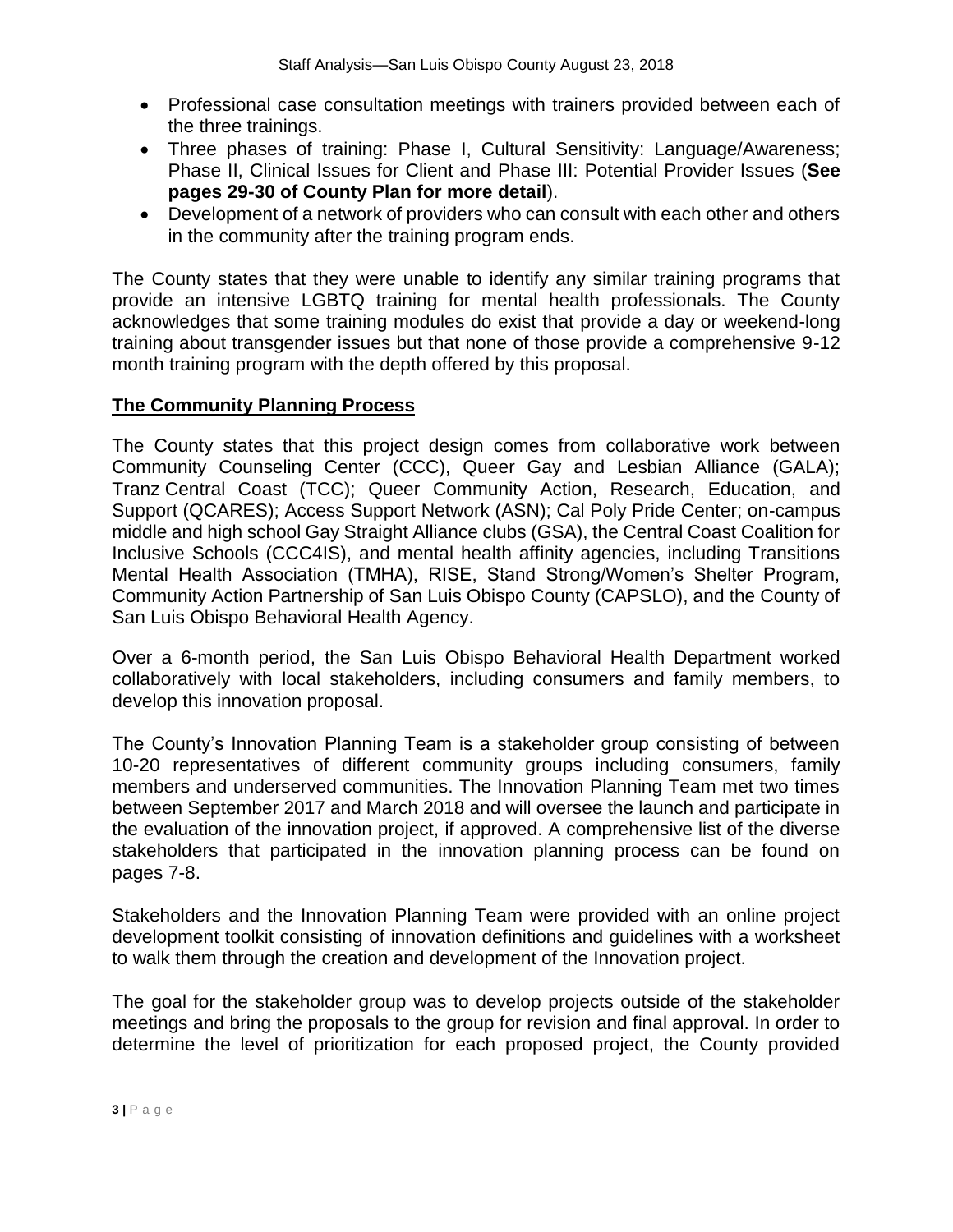stakeholders with an online tool for ranking purposes. This process resulted in two proposals for this round and two proposals for a future fiscal year.

The County reports receiving ten letters of support for the SLO ACCEPTance project. Letters of support came from Cal Poly, The Community Foundation Growing Together Initiative, Sierra Vista Regional Medical Center, Community Counseling Center, Transitions-Mental Health Association, Tranz Central Coast, the Gay and Lesbian Alliance of the Central Coast, and community members.

This Innovation project was shared with MHSOAC stakeholders on May 15, 2018 and no letters of support or opposition were received in response.

#### **Learning Objectives and Evaluation**

San Luis Obispo County has proposed implementing an LGBTQ mental health care training program in order to help increase access to mental health services for LGBTQ individuals. The target population of the project will be two "A-Teams" each consisting of 25 mental health professionals, for a total of 50 participants. In order to guide their project, the County has identified three main learning goals:

- 1. Determine the best approaches for teaching and training therapists to work with LGBTQ clients in a rural setting
- 2. Develop a team of professional and peers who can provide critical LGBTQaffirming therapy and services for an underserved community in a rural setting, and
- 3. Identify better methods to increase access to the underserved LGBTQ community.

In addition to these learning goals, the County hopes to meet four outcomes through the ACCEPTance project, including:

- 1. Increase therapist knowledge, awareness, and skills as established by the ninemonth training period
- 2. Increase the overall level of LGBTQ competency and attendees' learning outcomes as a result of the nine-month training curriculum and timeframe structure
- 3. Increase the number of services that engage LGBTQ-identified clients by 10% as established by the nine-month training period, and
- 4. Increase the number of LGBTQ-identified clients served in the community by 10% as established by the nine-month training period.

In order to determine if outcomes are met, San Luis Obispo County will use a pretestposttest design, and will establish a group of 50 individuals upon which those who have received training will be compared. Data for the evaluation will be gathered through a variety of collection *methods*, such as pretest and posttest surveys, focus groups, and interviews with participants.

Specific *measures* that will be used to determine changes in knowledge, awareness, skills, self-efficacy, and interpersonal apprehension include: LGBTQ-adapted Personal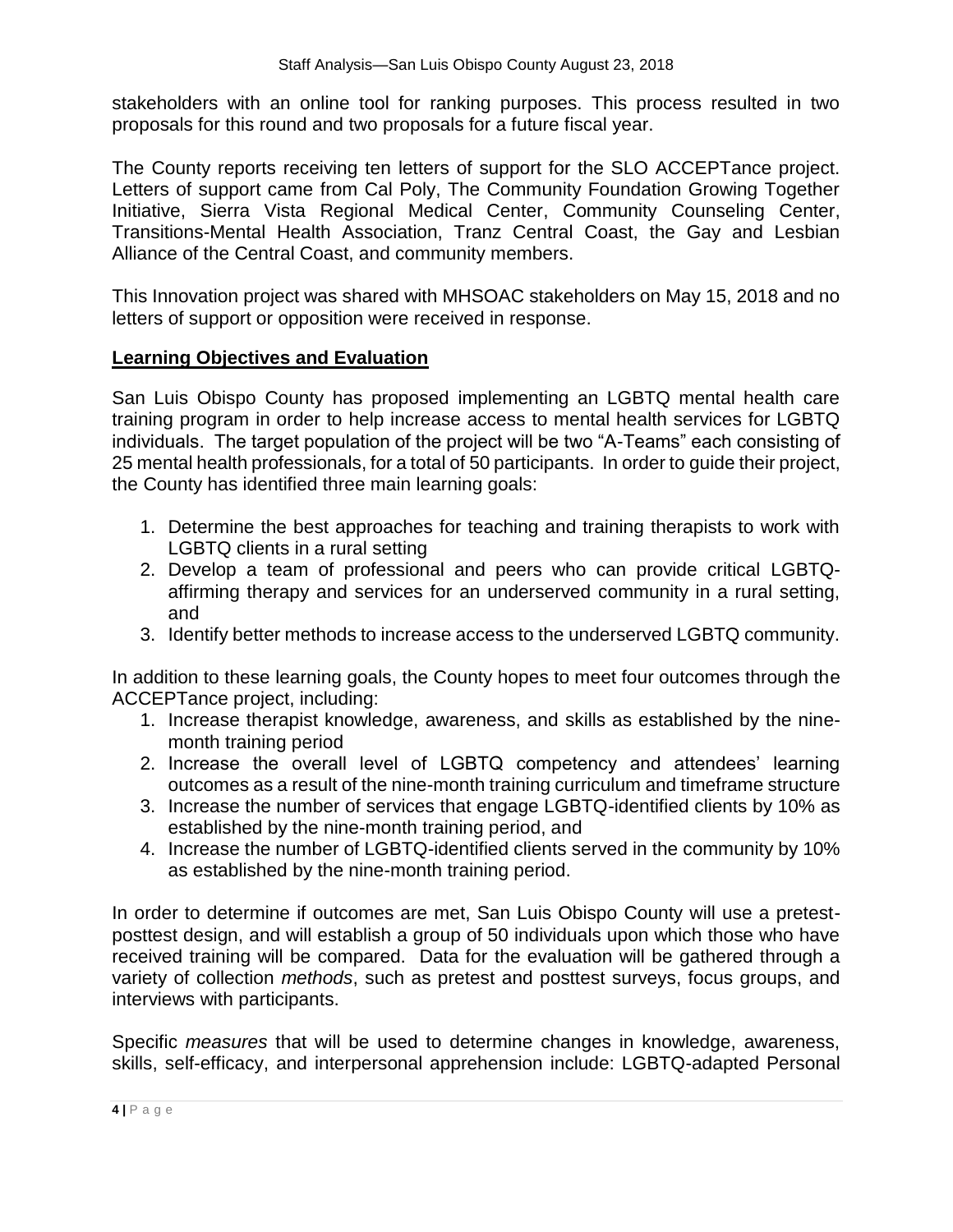Report of Interpersonal Communication Assessment (PRICA), LGBTQ-affirming Law Enforcement Self-efficacy Inventory adapted for mental health therapists, multiple choice measure of knowledge, self-assessment of behavior and behavioral change, and case conceptualization measures. Focus groups will also be used to gain insight into levels and utilization of LGBTQ knowledge, awareness, and skills among mental health professionals and peers in working with LGBTQ clients.

Lastly, San Luis Obispo County will explore access and barriers among LGBTQ community members prior to the implementation of the ACCEPTance project, as well as at its conclusion of the project in order to assess the program's impact on service delivery for the LGBTQ community. The County states that a contracted evaluator will be tasked with data analysis as well as the final evaluation report.

All project findings and lessons learned will be shared in a variety of ways, including forums, websites, presentations to partner boards of director, at various conferences, as well as to other organizations, such as the California LGBTQ Health and Human Services Network, and through #Out4MentalHealth. **The Commission may wish to encourage San Luis Obispo County to reach out to other counties with similar needs in order to foster cross-county learning and collaboration, as well as the possible implementation of a statewide training program.** 

# **The Budget**

The total proposed budget for this innovation project allocates \$554,729 of MHSA Innovation Funds over four (4) years.

Personnel costs total \$160,000 and funds the salary and benefits of a (1) FTE Project Manager for all four years who will implement the project work plan in coordination with the stakeholders, trainers, and an evaluator.

Operating expenses total \$150,000 for the complete project and include: program supplies, rent for training room space, program incentives for participants, student assistants, and the ongoing multiphase evaluation. The operating expenses also include a contracted Project Researcher who is responsible for developing measurement tools, monitoring instruments, data collection, analysis and submission to the Innovation County Evaluator.

Other expenditures total \$142,729 for the complete project and include costs for project evaluator of \$15,000 per year and indirect costs at the rate of 20.08%.

Contract costs total \$100,000 and include the costs associated with trainers and consultants.

The County states that they will utilize \$107,461 of unspent AB 114 funds from fiscal year 2008/09 in the first year, projected fiscal year 2017/18 funds in the second year, fiscal year 2018/19 funds in the third year, and fiscal year 2019/20 funds in the fourth year.